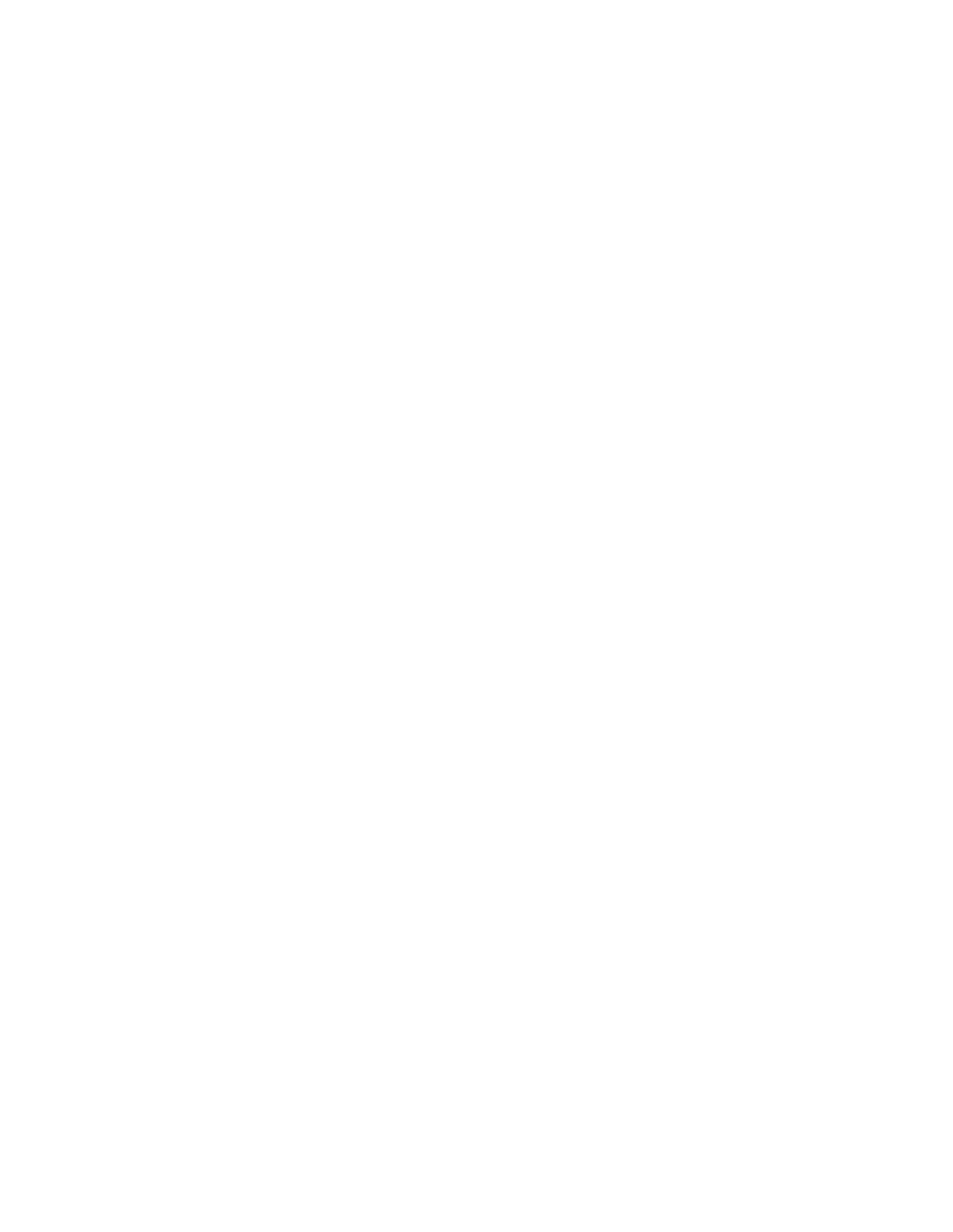## PRINCIPLES GOVERNING REDEPLOYMENT AND REDUNDANCIES IN DIOCESAN SCHOOLS

#### **1. General Principles**

- 1.1 Catholic schools have been established to support Catholic parents in their responsibility for the education of their children in accordance with the teaching of the Catholic Church. In the Archdiocese of Birmingham, the Trust Deed, governing the character of diocesan schools, makes it clear that they exist for baptised Catholics.
- 1.2 Catholic schools are, therefore, an integral part of the Catholic community and central to the Churchos mission.
- 1.3 In their statements in both  $\exists$  The Common Goodgand  $\exists$  The Common Good in Educationg the bishops refer to the twin Catholic principles of subsidiarity and solidarity.
- 1.4 By subsidiarity, the bishops mean that decisions should be taken at the lowest appropriate level. Applied to, and within, schools it gives support to the concepts of self-governing schools, local management and delegation of authority.
- 1.5 By solidarity, the bishops mean that we are all responsible for each other. Applied to, and within, schools it underpins the concepts of mutual help, consideration and support, especially for those in need, the poor, the vulnerable and defenceless.
- 1.6 It is recognised that the governing body, as employers, are responsible for decisions about the number and type of staff that are employed in the school. They have the sole right and responsibility to advertise and make appointments.
- 1.7 In the light of the nature and purpose of Catholic schools, and in particular the principles of subsidiarity and solidarity, governors should recognise the responsibility placed on all parties in the education service to work in partnership to address issues arising from falling rolls and surplus place removal. This may include considering offering appointments to staff redundant at other schools.

#### **2. Appointments within redeployment process**

2.1 Where an LA is in the process of reorganising schools, Catholic schools should respond positively to any request from the LA to consider appointing staff made redundant at other schools. There can be no requirement on a governing body to appoint such a teacher if he / she does not match the person specification determined by the school. But it is important to ensure that teachers in these circumstances are given every opportunity to demonstrate their knowledge, skills and abilities.

#### **3. School Reorganisation / Redundancy**

3.1 Falling rolls and the need to address surplus places at LA and school level may result in the  $\pm$ malgamationg of schools. Technically schools do not amalgamate; two or more schools may be closed and re-opened as a new school. In circumstances such as these, where the amalgamationg is part of an LA reorganisation to address surplus places, the LA is likely to have drawn up agreed procedures with the local teacher organisations. It would be good practice for the DES to be involved early at a local level and thus ensure that the LA $\alpha$  procedures also apply to the particular needs of any Catholic voluntary aided schools which may be affected by the outcome of consultation and review.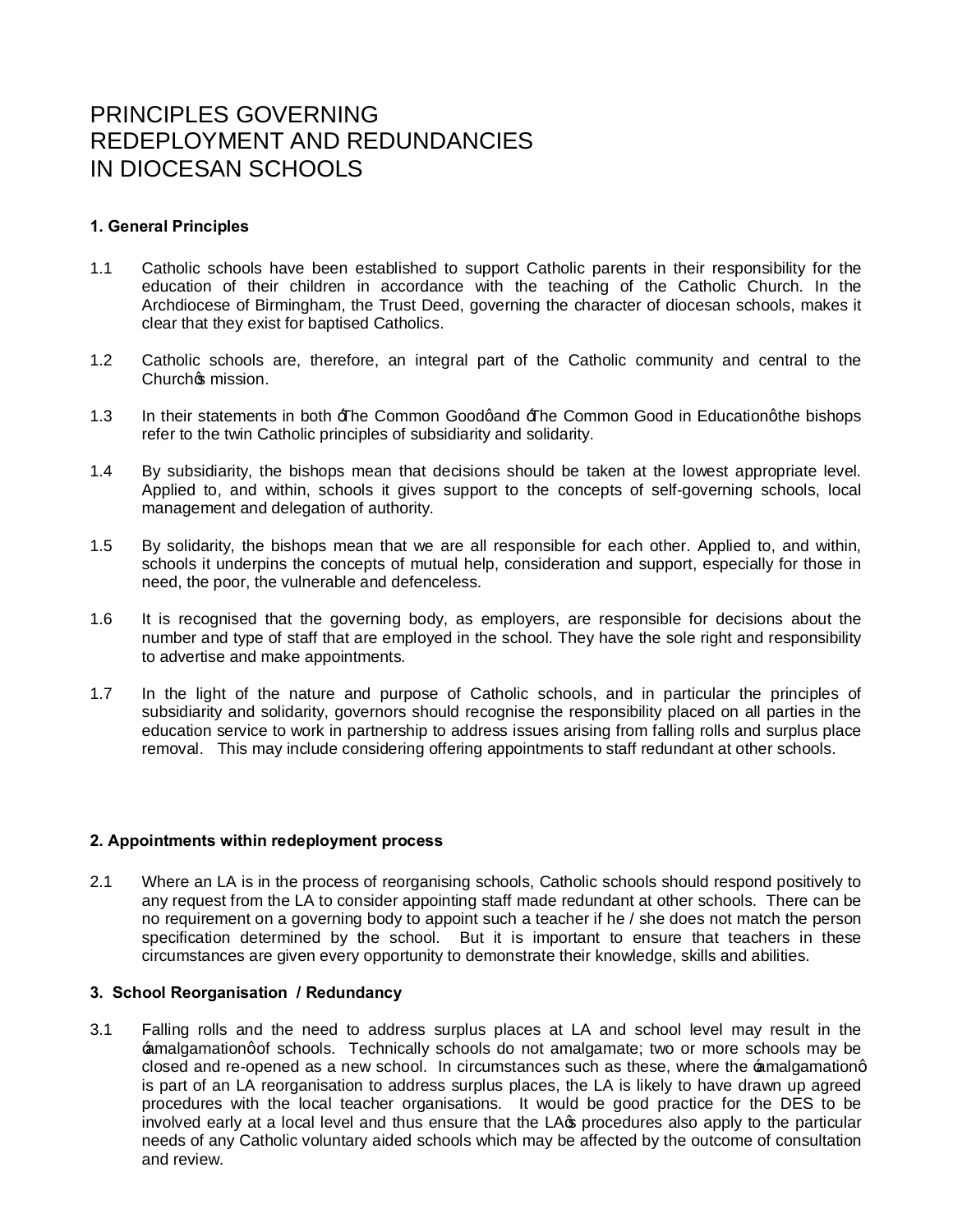- 3.2 The DES would at all times and at every stage in the procedure promote the avoidance of redundancy, encouraging redeployment, and resolution of the difficulty by voluntary measures, wherever possible.
- 3.3 At the very earliest opportunity where it is necessary to consider the prospect of redundancy governors should notify the LA, the DES and recognised teacher organisations and follow the LA $\sigma$ established code of practice. The purpose being to share the problem with the LA, the DES and the associations and how it can be addressed, firstly, with a view to avoiding redundancy. Governors should meet with the representatives of the LA, DES and teacher associations.
- 3.4 If redundancies are then considered to be necessary, if it is not possible to progress on a voluntary basis then the statutory process should begin to:
- Consult on the criteria for redundancy (taking account of the needs of the school);
- Apply the agreed criteria to select a potential displaced teacher;
- Allow for representation from any individual provisionally nominated teacher or teachers before any decision is made (to the Governors q First Committee);
- Allow the right to appeal (to the Governors appeals Committee).
- 3.5 In considering potential redundancies, governors should ensure there is no unlawful discrimination. Likewise, since existing staff have all been appointed by the governors as suitable persons to hold posts in a Catholic school, non-Catholic teachers should be no more liable for displacement than Catholic members of staff simply because of their religious beliefs.
- 3.6 The designation of a member of staff for displacement must be made by the Governorsq First Committee (on behalf of the governors as employers, not the headteacher or any other body.

#### **4. Appeals Against Designation for Redundancy**

#### **A. Preliminary Stages**

- 4.1 This section sets out the initial procedures for any aggrieved party in a redundancy situation. It is intended that the following procedures should be as informal as possible and should not preclude the statutory right of an aggrieved teacher to use the grievance procedure.
- 4.2 The person designated for redundancy must be so informed in writing by the clerk to the governing body, together with the reason for his/her selection. Copies of the information must be circulated to all bodies listed below:
- the Director of Schools at the DES (who will notify the Secretary of the Teachers q Panel of the JNCC of the date and time of the appeal hearing);
- · the headteacher;
- the accredited school representative of the recognised teachers quinon;
- the LA.
- 4.3 The designated teacher must be informed of the appeal procedure and provided with a copy.
- 4.4 If the designated teacher wishes to appeal he/she should submit to the Appeals Committee, via the clerk to the governing body, a written statement of the case upon which the appeal is based within 10 working days of receipt of notification that he/she has been designated for redundancy.
- 4.5 The Chair of the Appeals Committee, will request a report from the Chair of the First Committee referenced in paragraph 3.4.

#### **B. At the Appeal Hearing**

4.6 The employee shall be given such notice as may be specified in the LA code of practice of the time and place of the Hearing and shall be allowed to be represented by his/her trade union representative or some other person of his/her choice and shall be enabled to call witnesses and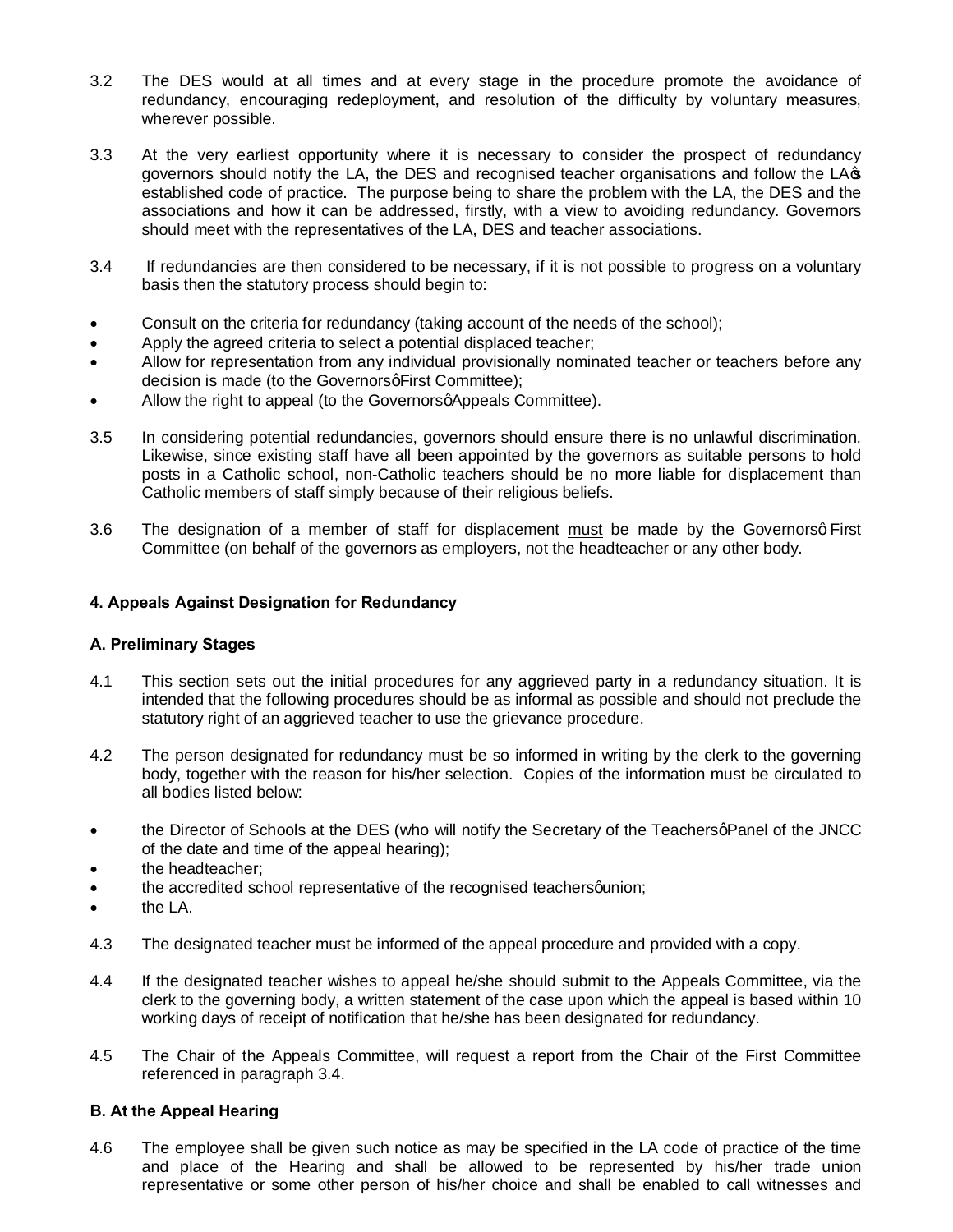produce documents relevant to his/her case at the Hearing. Each witness shall withdraw upon concluding their evidence and having been questioned.

- 4.7 Separate rooms will be provided for all parties and care should be given to provide parity in terms of any facilities made available, for example appropriate accommodation and refreshments, etc.
- 4.8 The First Committee prepresentative (s) shall put the case in the presence of the appellant and his/her representative and may call witnesses.
- 4.9 The appellant (or his/her representative) to have the opportunity to ask questions of the First Committee the representative on the evidence given by him/her and any witnesses whom he/she may call.
- 4.10 The Appeals Committee may ask questions of the First Committee prepresentative and witnesses.
- 4.11 The appellant (or his/her representative) to put his/her case in the presence of the First Committee  $\phi$ representative and to call such witnesses as he/she wishes.
- 4.12 The First Committee prepresentative to have the opportunity to ask questions of the appellant and his/her witnesses.
- 4.13 The Appeals Committee may ask questions of the appellant and his/her witnesses.
- 4.14 The First Committee tepresentative, followed by the appellant (or his/her representative) are to have an opportunity to sum up their case if they so wish.
- 4.15 Everyone except the Appeal Committee and the person appointed as Clerk to the Committee together with the officers from the LA / DES will withdraw.
- 4.16 If recall is necessary to clear points of uncertainty on evidence already given, both parties are to return not withstanding that only one may be concerned with the point giving rise to the doubt. Both parties would have the right to comment on new evidence.
- 4.17 The Appeal Committee may announce the decision to the parties personally, and confirm in writing, or alternatively they may announce the decision in writing within the time-scales recommended by the LA code of practice, as may be determined.

Diocesan Education Service Reviewed and agreed by JNCC November 2005

Minor changes in August 2012 These were not consequential, but reflected changes in terminology, DSC to DES and LEA to LA